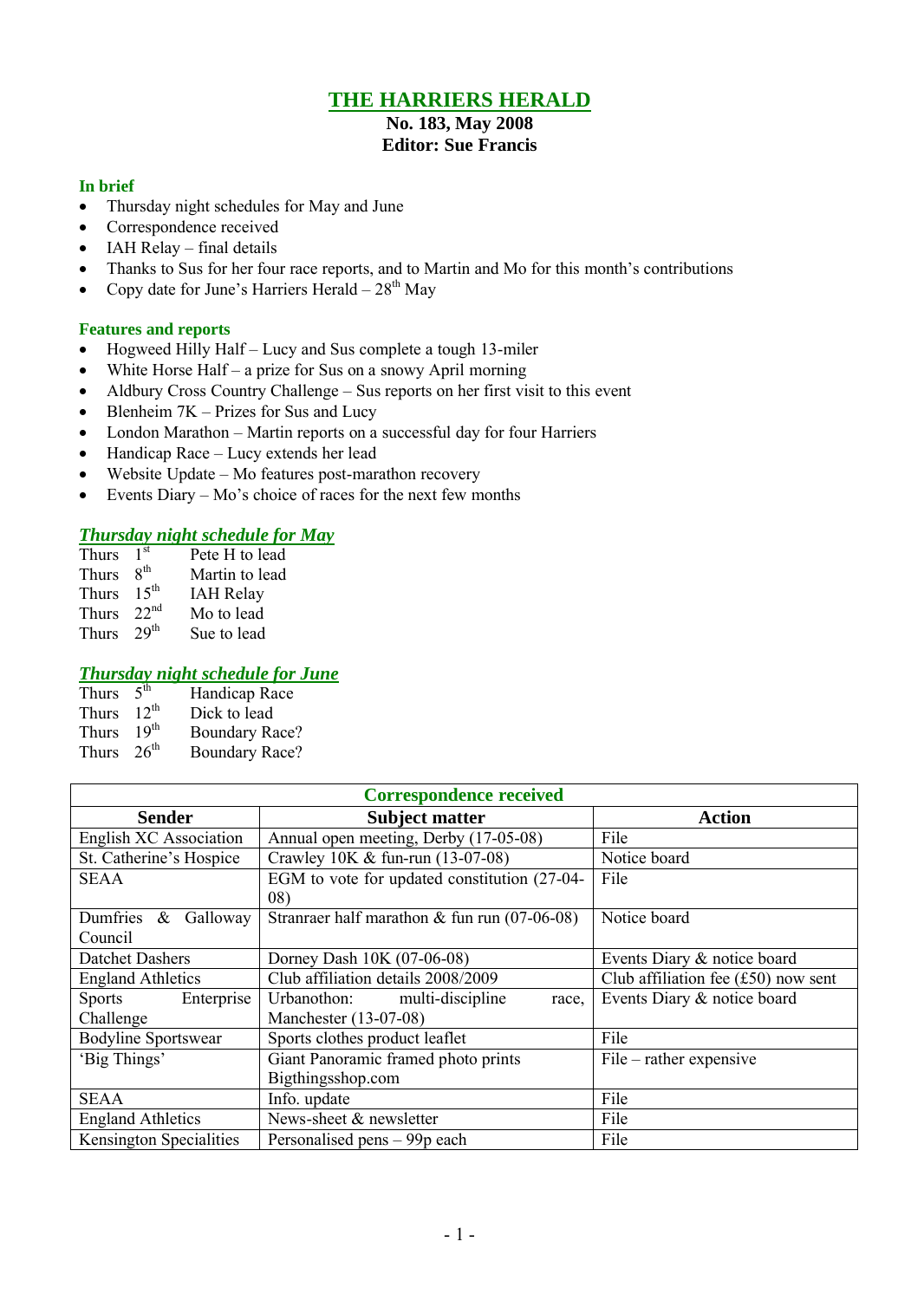# *IAH Relay, Thursday 15th May*

#### **Sue**

Seven teams have entered this year's relay and there are rumours of at least two more. The Relay will start at 5:30 pm from the cricket field. The route will be as in recent years, each stage (1.6 miles, or 2530 metres) starting and finishing in the cricket field.

Because IAH Rec. Soc. insurance no longer covers sports events, we have investigated the insurance cover provided by UK:Athletics by virtue of Compton Harriers affiliation to this body. This has required us to apply for a race permit and also to have an official race entry form with a disclaimer to be signed by all competitors. Thanks very much to Dick, who arranged the permit and produced the entry form.

Finally, I am still a bit short of marshals so, if you know anyone who may be willing, please send them my way (they will get a bar token as a reward!).

## *Hogweed Hilly half marathon, 30th March*

**Sus**

I must recommend this race to everybody. Forget about setting a PB; this is about killing your enemy and getting to that finish line first. But in the end it is the hills that kill you, and they are proper hills and not just bumps! It is a race run on small narrow winding country lanes where there is a bit of mud in the middle. The finish is similar to IOW so it is important you have your brakes on after you cross the line. For your effort you get a polo shirt and smarties.

Top marks for fun and well organized.

| First man home Yen Kok       | 1:20:58 |
|------------------------------|---------|
| First lady home Jenny Carter | 1:32:09 |
| <b>Sus</b>                   | 1:40:10 |
| Lucy                         | 1:50:21 |

241 finished the race.

## *White Horse half marathon, 6 th April* **Sus**

Despite the blustery snow I was determined to collect my china cup (the memento) so I made a quick change from racing shoe to trail shoe. Trying to make a PB was out of the question but a nice trot in the snow is not to be missed either, so I went very early due to road conditions. Not knowing that Lucy had tried to contact me saying she would not run it (FLM was only a week away) and Andy had preferred to play in the snow with his nephews, I desperately tried to spot them at the start but without success.

In the meantime the roads where now clear, so on with the racer again and we were back to plan A: even pace, try to reach mile 12 no later that 1:26 hour to set a PB. We were a group of 5 men and me running together for a very long time, they did not seem to mind me trying to hang on to them for a bit of shelter. At mile 12 I only had one man left to hang on to and the clock showed 1:26:15 so a PB was now not possible but at least I could go for a good time so I ran as fast as I could and finished in 1:33:56. At the finish I looked for Andy and Lucy but they were nowhere to be seen. I then decided to run back and cheer them on when I saw Martin and Lucy by the roadside - Lucy with all her clothes on?! After they told me that she and Andy had decided not to do the race we went back to the HQ.

Lucy served tea by the bed while I was getting a massage trying to cure a headache I had – what a service! Lucy and Martin then went home but I decided to stay for the prize giving not thinking there would be something for me. But then I heard my name called out for the  $2<sup>nd</sup>$  lady over 35 at that time my headache had cleared, so what better way to end a lovely race with such an unusual beginning.

| First man home  | <b>Owain Bristow</b>        | 71.57                                                                        |
|-----------------|-----------------------------|------------------------------------------------------------------------------|
| Second man home | Brian Dawson $(V50!)$ 74:43 |                                                                              |
| First lady home | Sophie Dawson               | 82.14                                                                        |
|                 |                             | 383 finished the race, 2 were disqualified for unauthorised number transfer! |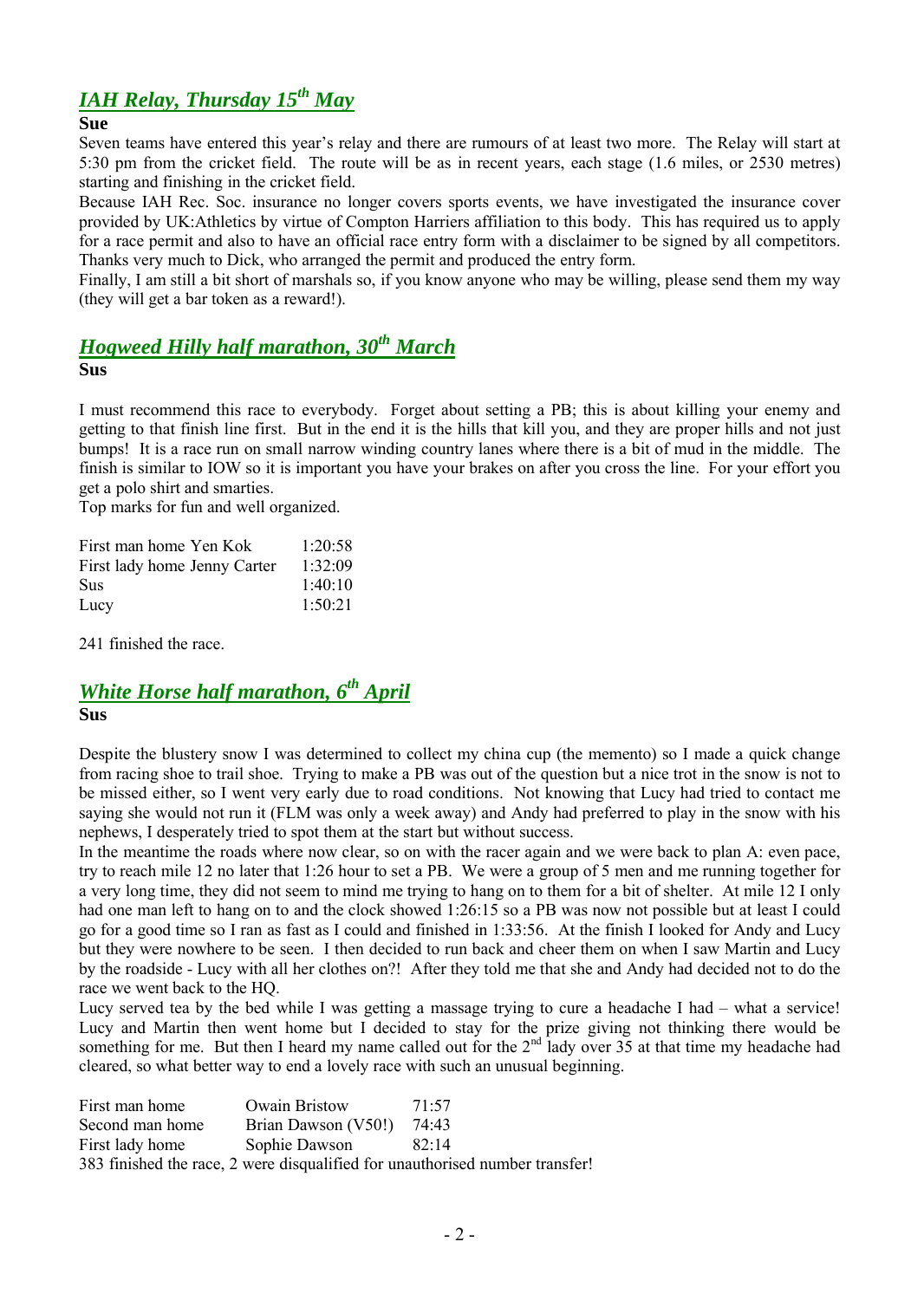### *Aldbury Cross Country Challenge 5.3 miles, 21st April* **Sus**

Lucy and I went along to test this little race of only max 175 runners. We knew that within the first kilometre there was a bottle neck so, if you didn't start with a sprint, you could easily get stocked. So we did, and that nearly killed me because the first mile also had a nice big hill. Never mind, it only meant that the remaining part felt like a walk in the park. The reward for finishing first was that you got to choose from all the free sandwiches and biscuits which were waiting for all the runners at the finish and that even included a cup of tea served in the mug you just received as memento.

Though the finish times were not that accurate (they cannot all be like our Jan) it was still a good race. I can only look forward to doing it again.

| 1 <sup>st</sup> Man John Bignall | 33:11 |
|----------------------------------|-------|
| 1 <sup>st</sup> Lady Jodie Digny | 37:13 |
| Sus                              | 41:22 |
| Lucy                             | 43:49 |

## *Blenheim 7K, 28th April*

#### **Sus**

This is an undulating route around Blenheim Park which includes a gravel section around the lake. If you have the strength, then admiring the beautiful scenery is definitely a pleasure. Lucy and I both felt that we had worked hard so I am sure we did not take full advantage of the extra bonus but we were here for another mission - to put Compton Harries on the map! It is a gun to chip timing, there were a few problems with the finishing times but the Earl of Marlborough soon sorted it out and the Mayor of Wantage with a large gold chain around his neck presented the prizes:

| First lady over 45 | Lucy | 33:51 |
|--------------------|------|-------|
| First lady over 35 | Sus  | 31:04 |

- mission accomplished!

| Overall first Man  | Dave Roper     | 24:08 |
|--------------------|----------------|-------|
| Overall first Lady | Melissa Hawtin | 27:10 |

Nearly 400 finished the race.

### *'Nice shorts Martin' – FLM 2008* **Martin**

This year seven Harriers made the pilgrimage to London on marathon day. Lucy, Meena, Ryan and I were part of the cabaret. Pete and Dick charged about on their bikes trying to see as much as possible. Whilst Sus and Elo elected for the more sedate option of standing at the junction of the Mall and Bird Cage Walk, shouting encouragement at one and all. Having kept the London Marathon firmly at arm length for many years, I have to confess to taking more than a passing interest in all the going on. It really is a memorable experience and notches up lots of bragging rights with all and sundry.

In keeping with previous years, Dick volunteered to drive and duly collected Lucy and myself from the institute gates at 6.00 am. We were to pick Pete up en-route but Meena, Ryan and Sus had all made their own arrangements. The early start meant we arrived at Blackheath in good time to enjoy a second breakfast and prepare for the days exertions.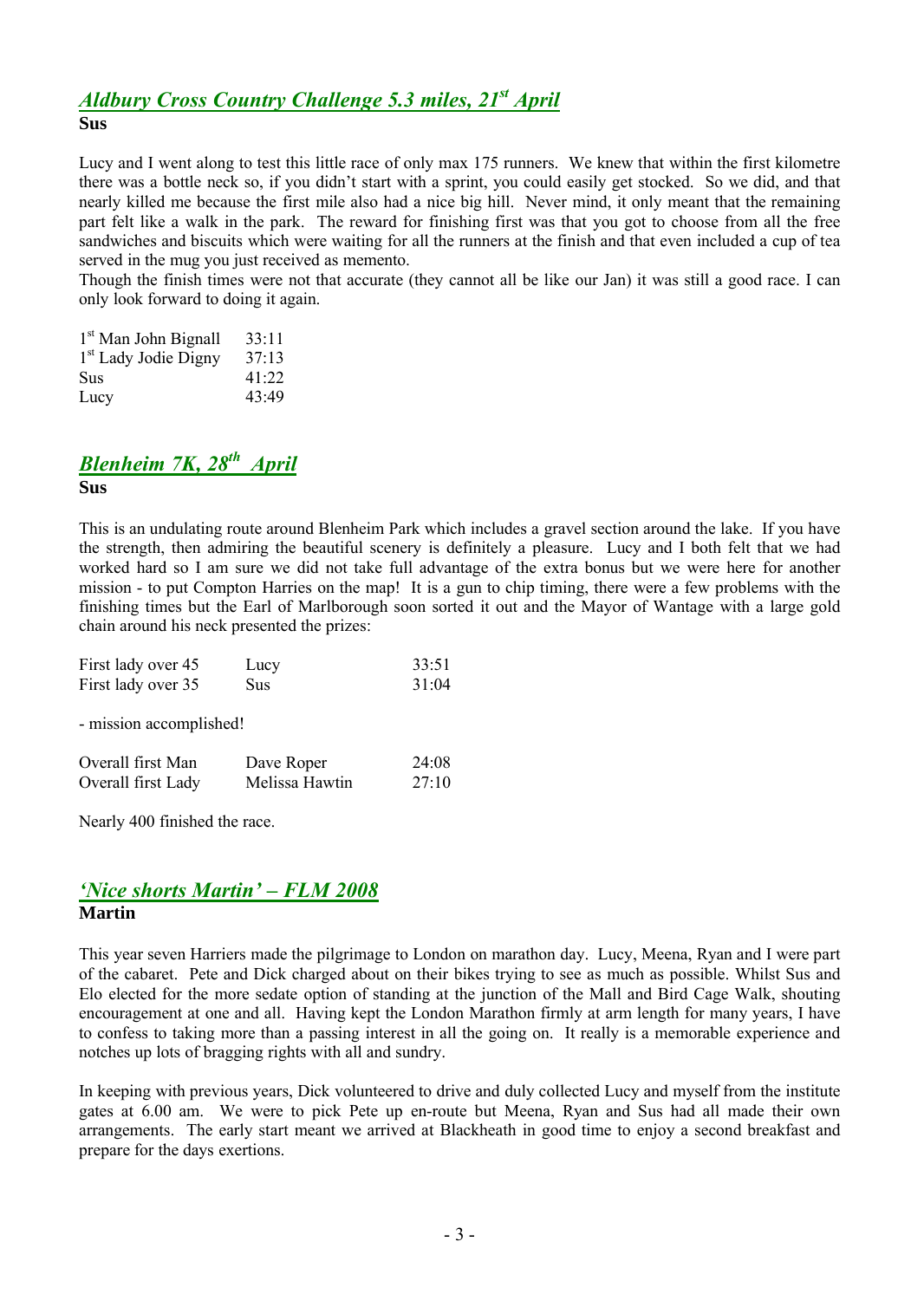The organisation for the FLM just seems to get better and better – no T5 fiascos on Mr Bedford's watch, thank you very much. This year there were even loos available outside of the pens, that is in addition to the Blackheath copse and the thunder box in the Loyal Snail. Inside the pens large video screens had also been erected which relayed the start of the ladies and the wheelchair races, along with other pre-race high jinx.

Although the sky looked rather threatening as we gathered for the start the clouds did not burst forth until much later in the proceedings. When the rain eventually arrived, I for one found it quite refreshing but it did nothing to compensate for my lack of fitness. The warning bells had started to tinkle at 16 miles and, by 19 miles, the whole field was drifting past and disappearing merrily into the distance leaving me to grind out the miles, jelly babies in hand.

For the first time I ran with my name printed on my vest. Anyone who has done this before will know that spectators rise to the occasion and urge you on by name. 'Nice shorts Martin,' seemed to be a common theme.

As always, it was nice to meet up with everyone after the race and swap experiences despite the drizzle. Once we hooked up with Meena, who had opted to change in the en-suite facilities rather than bare all on the steps of Admiralty Arch, folks headed off in various directions. The wrong direction as it turned out for Lucy and I, but we eventually found our way to the Mulberry Tree for a restorative before driving off into the West.

Dick – thanks again for doing the driving, it really is appreciated.

 $-3:54:06$  $-3:39:24$  $-3:21:55$ 

| Results: |  |
|----------|--|
| Meena    |  |
| Lucy     |  |
| Ryan     |  |
| Martin   |  |





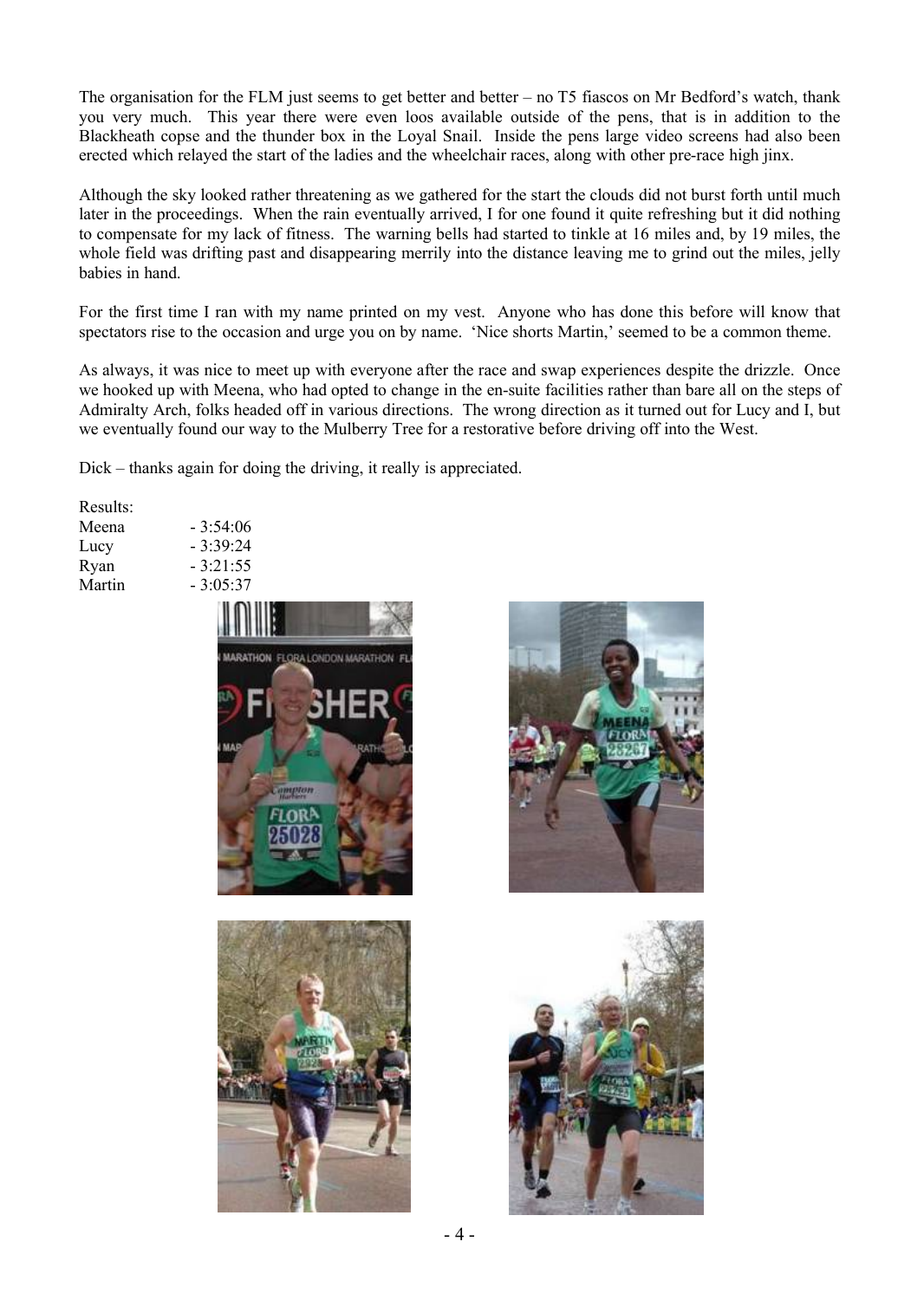### *Handicap Race* **Sue**

April's Handicap Race was held over the 'off-road' route. Measured by Lucy at 2.08 miles, this is slightly longer than the winter village lap route. Conditions underfoot were good – hard and dry, and the grass was short. However, there was a chilly breeze against the runners on the uphill section from the end of 'the bumps' back up to the concrete road.

New member Sally, Peter L's wife, joined seven regular Harriers at the start. Sally and Kirsty set off first, pursued by Lucy. Lucy, having made a quick recovery from her good London marathon performance, soon took the lead and no one else could catch her as she finished with a 42-second lead. Despite some concerns about his niggling groin injury, Dick ran really well to take second place, just ahead of Sally. Pete, Peter, Sue and Kirsty all followed in close succession. Martin, still suffering tight quads after Sunday's marathon, was forced to run at a more sedate pace than usual!

Congratulations to Lucy, and thanks to Jan for timing. There will be no Handicap Race in May. The next one is scheduled for Thursday 5<sup>th</sup> June, around the off-road route.

| Pos              | <b>Name</b> | <b>Start time</b> | <b>Finish time</b> | <b>Actual time</b> | Handicap       |
|------------------|-------------|-------------------|--------------------|--------------------|----------------|
|                  |             |                   |                    |                    | <b>Beaten?</b> |
|                  | Lucy        | 1:17              | 16:48              | 15:31              | $-1:12$        |
| $\boldsymbol{2}$ | Dick        | 3:47              | 17:30              | 13:43              | $-0:30$        |
| 3                | Sally       | 0:52              | 17:39              | 16:47              | New Runner     |
| 4                | Pete H      | 2:37              | 17:47              | 15:10              | $-0:13$        |
| 5                | Peter L     | 4:09              | 17:56              | 13:47              | $-0:04$        |
| 6                | <b>Sue</b>  | 4:31              | 18:03              | 13:32              | $+0:03$        |
| 7                | Kirsty      | 0:52              | 18:19              | 17:27              | $+0:19$        |
| 8                | Martin      | 4:39              | 21:01              | 16:22              | $+3:01$        |

After four races, Lucy has extended her advantage to a 7-point lead, while Sue is hanging onto second place and Dick has moved up into third.

| Pos.           | <b>Name</b> | <b>Race points</b>       |                          |      |                |      |                          |                          |                          |                          |              |
|----------------|-------------|--------------------------|--------------------------|------|----------------|------|--------------------------|--------------------------|--------------------------|--------------------------|--------------|
|                |             | Race                     | Race                     | Race | Race           | Race | Race                     | Race                     | Race                     | Race                     | <b>Total</b> |
|                |             | 1                        | $\boldsymbol{2}$         | 3    | 4              | 5    | 6                        | 7                        | 8                        | 9                        |              |
| 1              | Lucy        | 5                        | 7                        | 5    | 7              | -    | $\overline{\phantom{0}}$ | $\overline{\phantom{0}}$ | $\overline{\phantom{0}}$ | -                        | 24           |
| $\overline{2}$ | Sue         | 3                        | 6                        | 6    | $\overline{2}$ |      |                          | -                        | -                        | -                        | 17           |
| 3              | Dick        | 7                        | $\blacksquare$           | -    | 6              |      |                          |                          | -                        |                          | 13           |
| $4=$           | Andy        | 4                        | $\overline{\phantom{a}}$ | 7    | -              |      |                          | -                        | -                        | -                        | 11           |
| $4=$           | Martin      | 6                        | 4                        | -    |                |      |                          | -                        | -                        |                          | 11           |
| 6              | Pete H      |                          | 5                        | -    | 4              |      | -                        | -                        | ۰                        | -                        | 10           |
| 7              | Kirsty      |                          | $\overline{\phantom{a}}$ | 4    |                |      |                          |                          | ۰                        | $\overline{\phantom{0}}$ | 6            |
| $8=$           | Sally       | $\overline{\phantom{0}}$ | $\overline{\phantom{0}}$ | -    | 5              |      |                          |                          | -                        |                          |              |
| $8=$           | Peter L     | $\overline{2}$           | $\overline{\phantom{a}}$ | -    | 3              |      |                          | -                        | -                        | -                        |              |
| 10             | John        |                          | $\overline{\phantom{a}}$ |      |                |      |                          |                          | -                        |                          |              |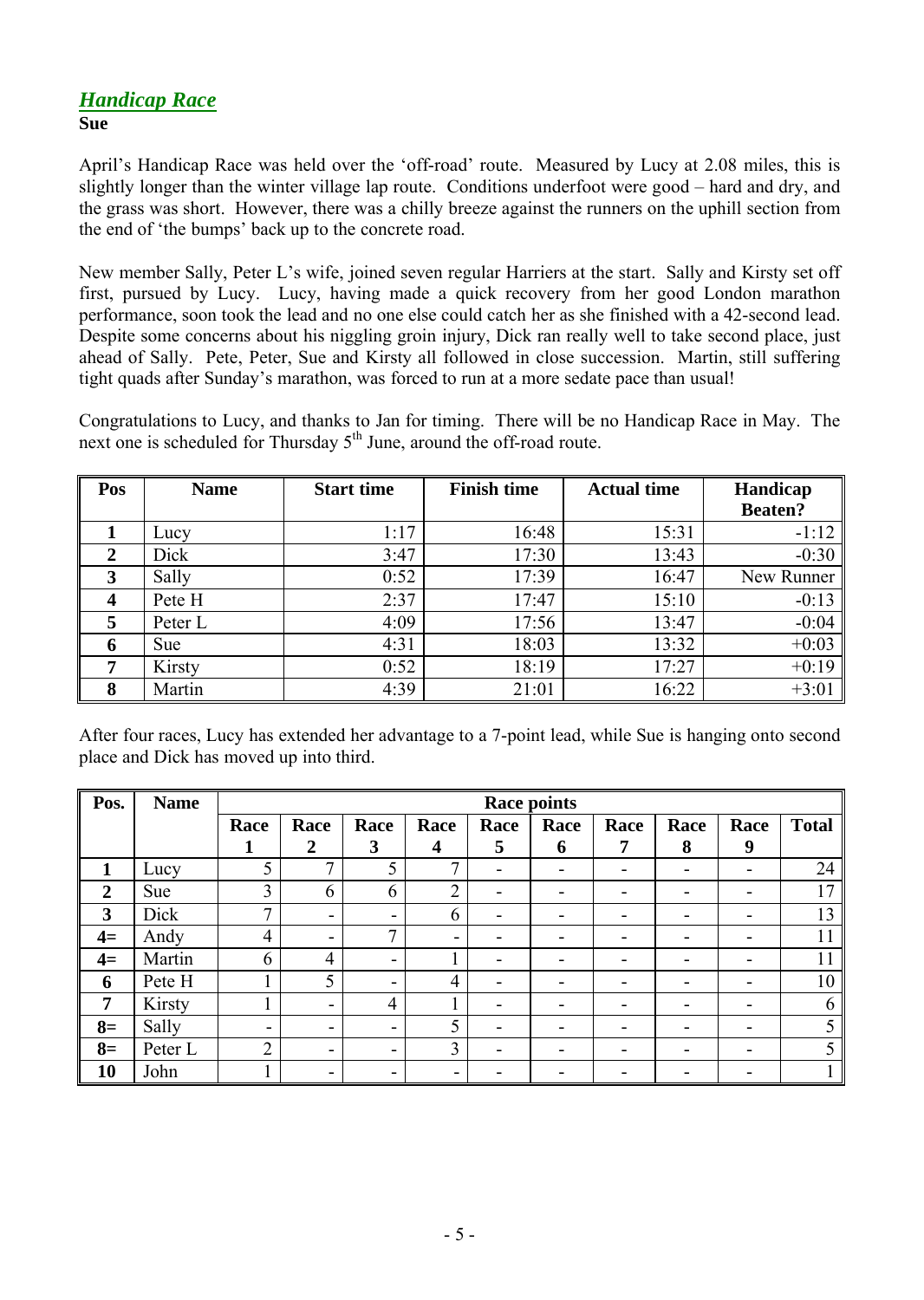## *Website update… http://www.comptonharriers.org.uk* **Mo**

Now that all the bills have been paid, I can confirm that this year's Downland Challenge has left us with a large enough surplus to enable us to donate  $\text{\pounds}1,000$  to the Compton Village Hall fund. As soon as I have contacted the chairperson with the good news, I will raise the cheque to transfer the funds.

The count-down to the Compton Canter on the front page of the website has now started and at the time of writing  $(30<sup>th</sup>$  April) it stands at 66 days to go… entries are already pouring in (8 at last count)!

If you are considering new running wear, by entering the following code for April (eels) you will be guaranteed an extra 10% discount at [Up & Running](http://upandrunning.co.uk/) website although not against sale items.

For those of you who completed the London Marathon recently, I know it may be a bit late now, but how about the following tips for post-marathon well-being (courtesy of [Runners Lounge](http://www.runnerslounge.com/)):

**Keep walking and hydrating.** Resist the temptation to sit down or lay down for long after your marathon.

**Re-fuel.** Eat within 30 minutes after you finish to jump start your recovery, even if it doesn't appeal to you. Common finish line food such as bagels, fruit, cookies, and energy bars are generally good choices. Later, when you can select your preference of foods beyond finish line offerings, focus on proteins.

**Reduce the swelling.** If you can tolerate anti-inflammatories (Ibuprofen, Aleve, Advil, Naproxen, etc.), begin taking as directed and take them for three full days to get the full benefit of reducing inflammation of swollen tissue. The mistake most marathoners make is they stop taking anti-inflammatories too soon.

**Walk the walk.** Circulation is another key to recovery, as new blood and oxygen reach the damaged tissue to rebuild the damaged muscle cells. Take several 15 to 20 minute walks later on marathon day and for the next three to four days.

**Go with cold not heat.** Relaxing in a hot tub might sound appealing, but it actually interferes with post-race recovery by increasing swelling and allowing blood to pool in the damaged muscle tissue. Instead, soothe your muscles in a tub of cool water or even throw some ice in from the hotel ice machine. A brief ice bath will accelerate recovery by reducing inflammation and post-race soreness.

**Don't run.** Ignore the stories of runners who run the next day and resume training mid-week. There's no point to running too soon and it delays recovery. Instead, walk, bike or swim at an easy effort to maximize blood circulation. When you can run without any soreness and tightness, resume running low mileage and easy runs. You'll be ahead of those who resume running too quickly.

**Schedule a massage.** A massage by an experienced masseuse can provide soothing relief. A salon or spa massage can feel good, but might not be what you need after your marathon. Ask the staff at your local running store to recommend a reputable massage professional who will know the right range of intensity to apply and offers either "sports massage" or "deep tissue" massage. The right massage several days after your marathon can accelerate your recovery.

**Stretch**. Even though you won't be very flexible, a light routine of 20 minutes of leg stretches will help minimize the soreness. Emphasize stretching your hamstrings, calf muscles, quadriceps and hips.

**Backwards is best.** After calling upon your hamstrings and quadriceps to perform as gladiators during your marathon, the price you pay is negotiating stairs. Ironically, going down stairs is more difficult than ascending them. The marathoner's secret: go down the stairs backwards — and hold on to the railing!

**Be alert for post-marathon depression.** The let down following a marathon is very real. After months of training, preparation and anticipation, suddenly your marathon is over and you might feel a sense of let down, loneliness and sadness as if recovering from a loss. Debrief the race experience with another runner, capture your race day experience and memories in writing in a journal or a blog.

(Mo – May 2008)